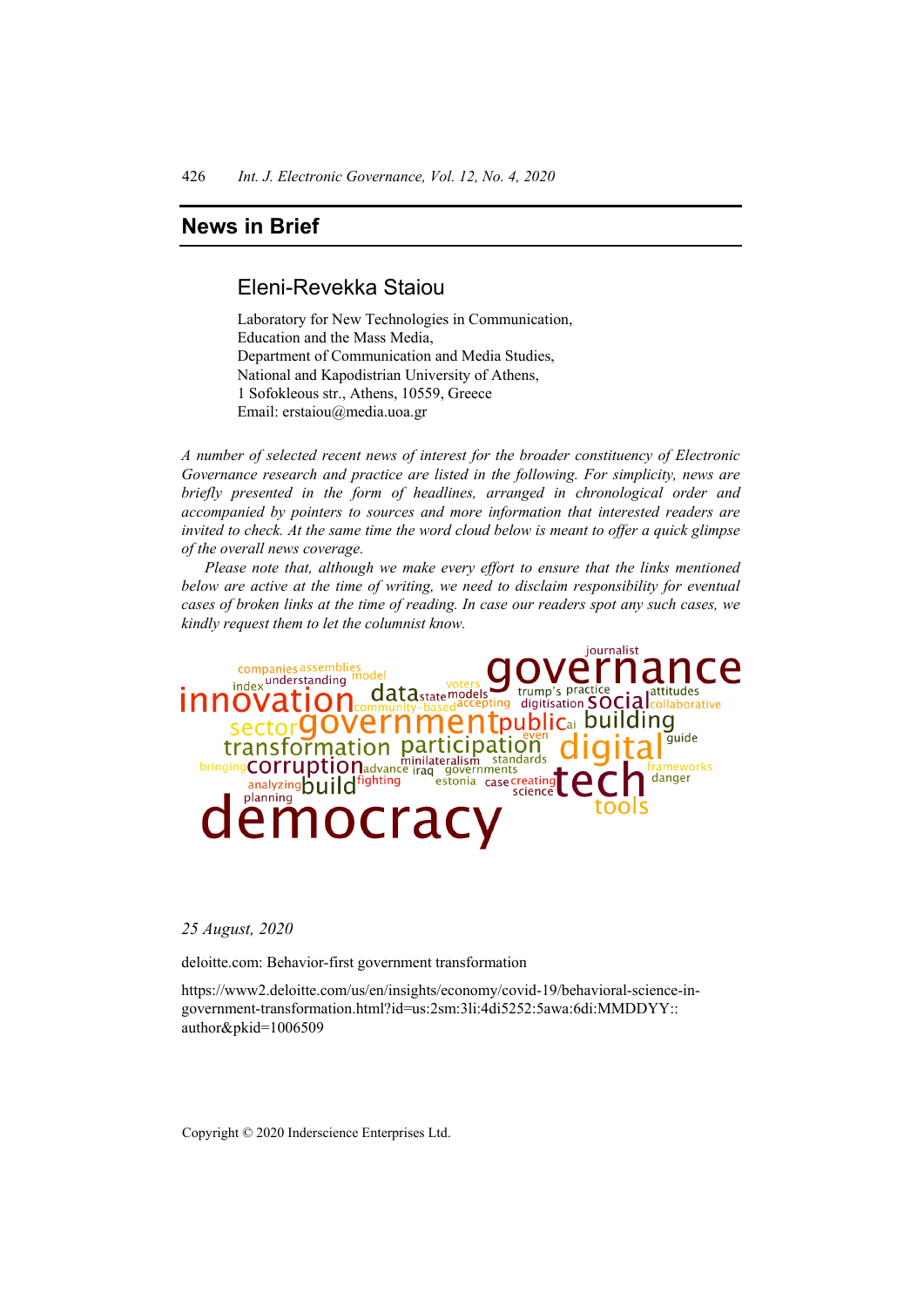#### *1 September, 2020*

economist.com: Covid-19 is spurring the digitisation of government

https://www.economist.com/international/2020/09/01/covid-19-is-spurring-thedigitisation-of-government

#### *2 September, 2020*

bangthetable.com: International Public Participation Models 1969-2020 https://www.bangthetable.com/blog/international-public-participation-models/

#### *6 September, 2020*

globalinnovationindex.org: Global Innovation Index 2020

https://www.globalinnovationindex.org/gii-2020-report

#### *8 September, 2020*

UNHCR @medium.com: Collaborative Approaches to Creating Community-Based Solutions

https://medium.com/unhcr-innovation-service/collaborative-approaches-to-creatingcommunity-based-solutions-96137b0870b5

#### *8 September, 2020*

oecd.org: Building Capacity for Evidence-Informed Policy-Making

http://www.oecd.org/publications/building-capacity-for-evidence-informed-policymaking-86331250-en.htm

#### *9 September, 2020*

BloombergCities @medium.com: Winter is coming. Can cities use innovation to save 'streateries'?

https://medium.com/@BloombergCities/winter-is-coming-can-cities-use-innovation-tosave-streateries-37b309e5225f

#### *9 September, 2020*

sagebionetworks.org: Bringing Structure and Design to Data Governance

https://sagebionetworks.org/in-the-news/bringing-structure-and-design-to-datagovernance/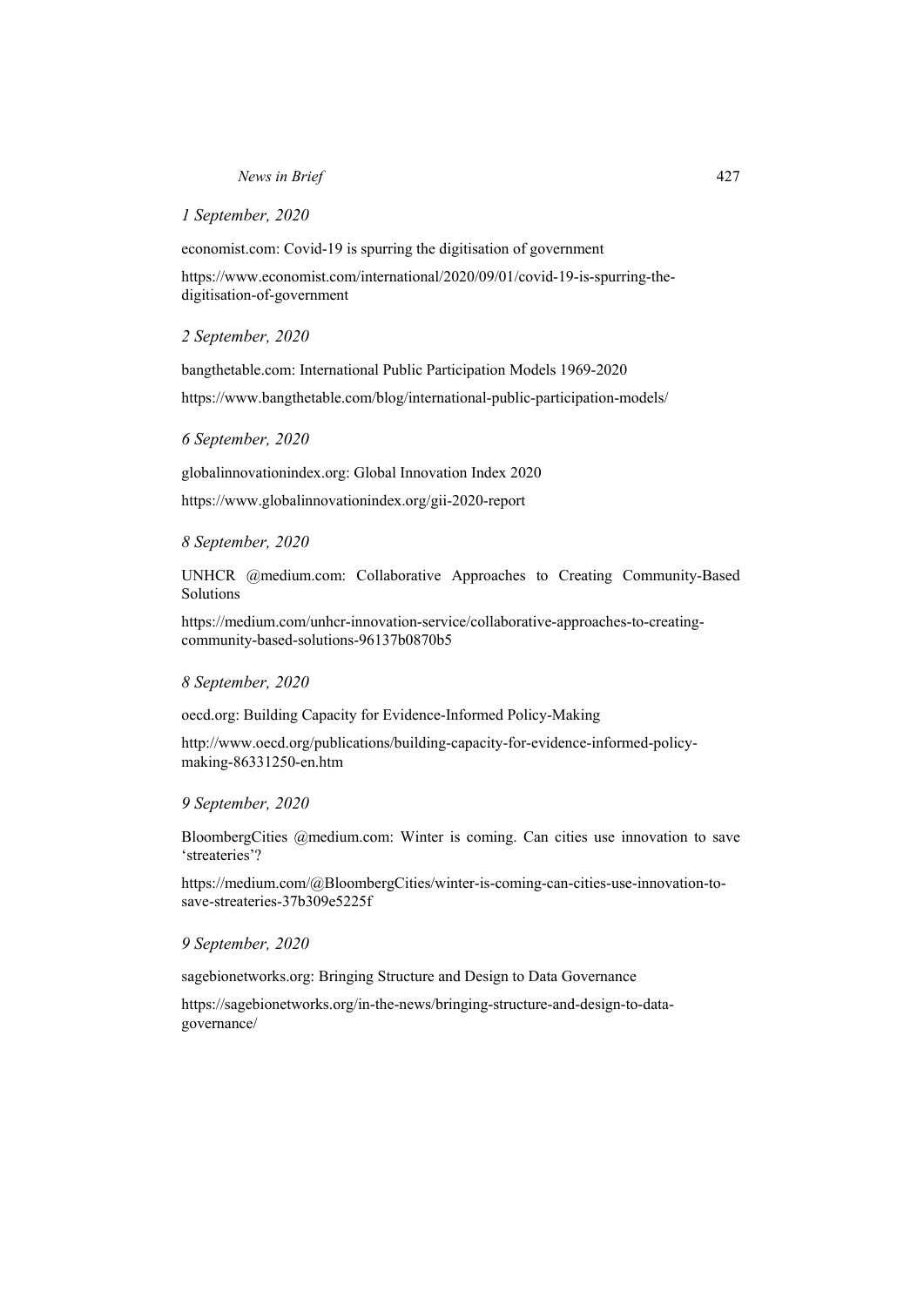## *10 September, 2020*

pewresearch.org: Voters' Attitudes About Race and Gender Are Even More Divided Than in 2016

https://www.pewresearch.org/politics/2020/09/10/voters-attitudes-about-race-and-genderare-even-more-divided-than-in-2016/

*10 September, 2020* 

ssir.org: How Tech Companies Can Advance Data Science for Social Good

https://ssir.org/articles/entry/how tech companies can advance data science for social \_good#

### *15 September, 2020*

stiftung-nv.gde: AI Governance through Political Fora and Standards Developing **Organizations** 

https://www.stiftung-nv.de/de/publikation/ai-governance-through-political-fora-andstandards-developing-organizations

### *16 September, 2020*

All Tech Is Human @scribd.com: Guide to Responsible Tech: How to Get Involved  $\&$ Build a Better Tech Future

https://www.scribd.com/document/476272088/Guide-to-Responsible-Tech-How-to-Get-Involved-Build-a-Better-Tech-Future

## *19 September, 2020*

economist.com: Politicians should take citizens' assemblies seriously

https://www.economist.com/leaders/2020/09/19/politicians-should-take-citizensassemblies-seriously

### *21 September, 2020*

slate.com: How Tech Tools Helped Taiwanese Activists Turn a Social Movement Into Real Policy Change

https://slate.com/technology/2020/09/black-lives-matter-taiwan-sunrise-movement-civicparticipation.html

### *22 September, 2020*

bennettinstitute.cam.ac.uk: Digital Minilateralism: How governments cooperate on digital governance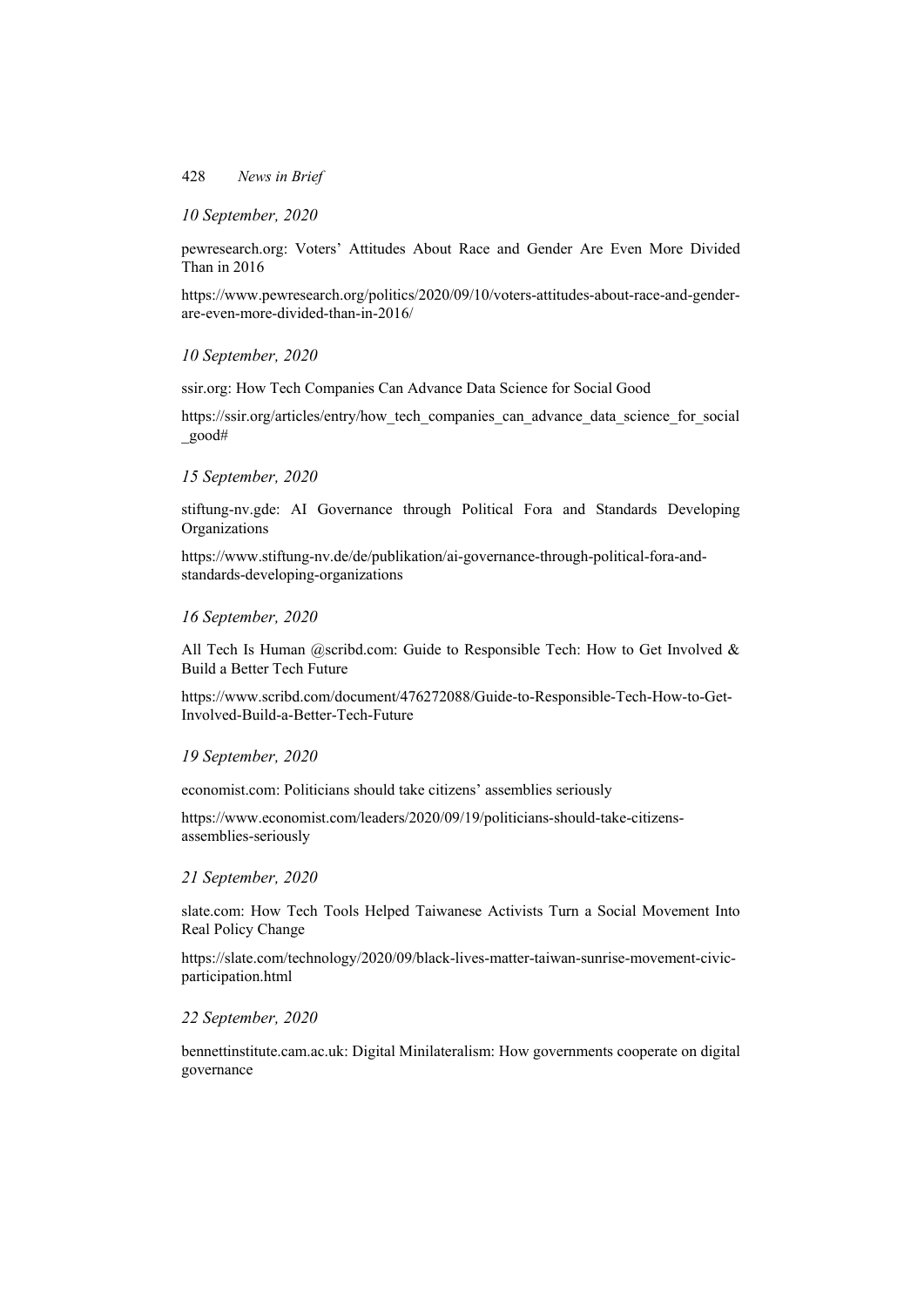https://www.bennettinstitute.cam.ac.uk/publications/digital-minilateralism-howgovernments-cooperate-d/

## *23 September, 2020*

geospatialworld.net: City of Hamburg uses map-based tools to encourage citizen participation in urban planning

https://www.geospatialworld.net/blogs/city-of-hamburg-uses-map-based-tools-toencourage-citizen-participation-in-urban-planning/

## *24 September, 2020*

ec.europa.eu: Exploring Digital Government Transformation in the EU – Understanding public sector innovation in a data-driven society

https://ec.europa.eu/jrc/en/publication/eur-scientific-and-technical-researchreports/exploring-digital-government-transformation-eu-understanding-public-sectorinnovation-data

### *24 September, 2020*

transparency.org: Building legal frameworks to protect people who reveal corruption

https://www.transparency.org/en/blog/building-legal-frameworks-to-protect-people-whoreveal-corruption

### *24 September, 2020*

resourcegovernance.org: The Practice and Potential of Blockchain Technologies for Extractive Sector Governance

https://resourcegovernance.org/analysis-tools/publications/practice-potential-blockchainextractive-sector-governance

### *26 September, 2020*

govtech.com: Could Estonia Be the Model for Secure Online Voting?

https://www.govtech.com/blogs/lohrmann-on-cybersecurity/could-estonia-be-the-modelfor-secure-online-voting.html

### *27 September, 2020*

nymag.com: 'Classic Authoritarian': How Historians Rate Trump's Danger to Democracy

https://nymag.com/intelligencer/2020/09/how-historians-rate-the-danger-trump-poses-todemocracy.html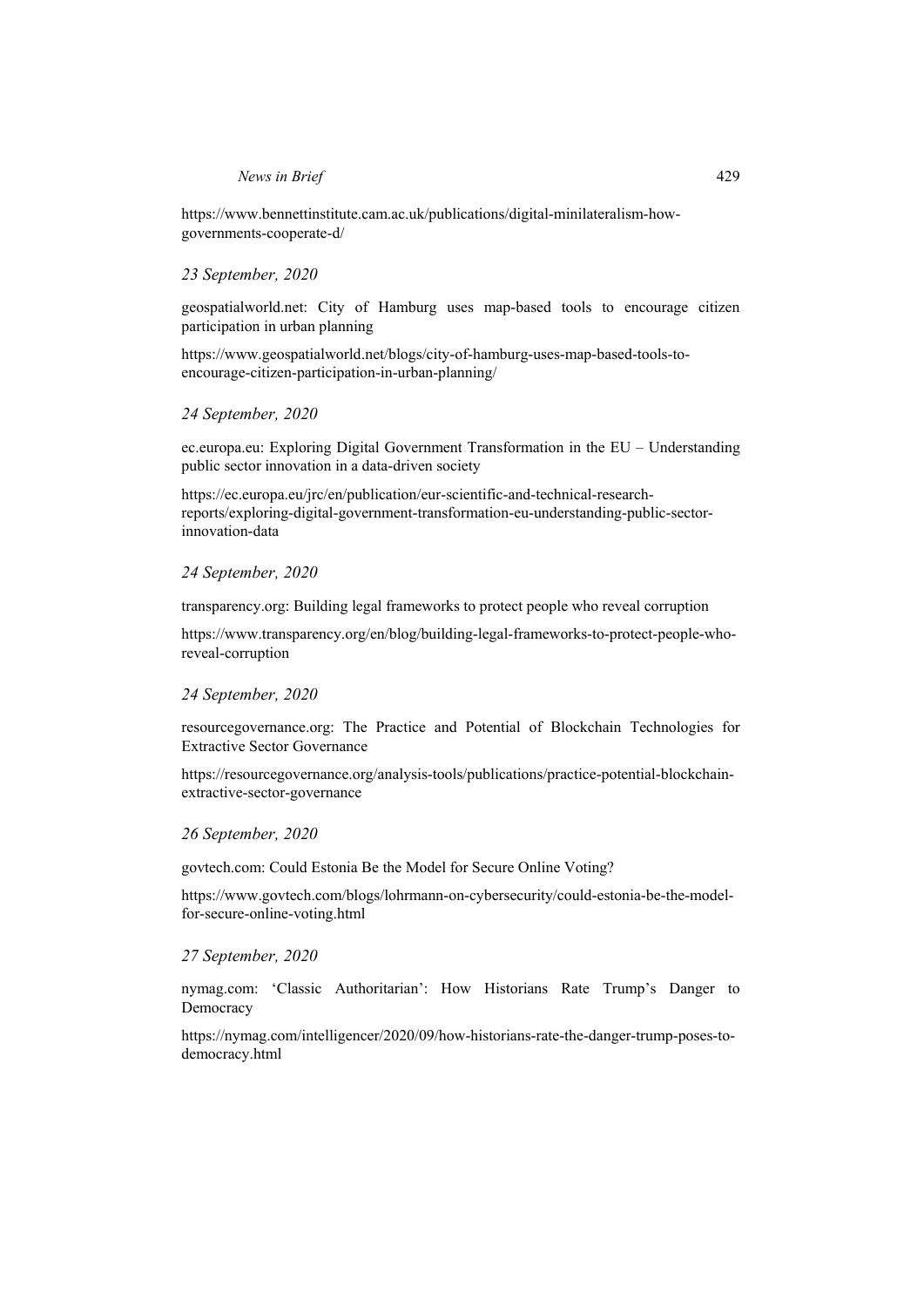## *27 September, 2020*

smh.com.au: Accepting restrictions shows we have faith in democracy

https://www.smh.com.au/national/accepting-restrictions-shows-we-have-faith-indemocracy-20200925-p55zch.html

## *27 September, 2020*

dandc.eu: Fighting for democracy

https://www.dandc.eu/en/article/eu-should-do-more-promote-democracy-around-world

## *27 September, 2020*

arabmediasociety.com: Analyzing Journalist Perceptions of Democracy and State Corruption: The Case of Iraq

https://www.arabmediasociety.com/analyzing-journalist-perceptions-of-democracy-andstate-corruption-the-case-of-iraq/

## *28 September, 2020*

newindianexpress.com: Let's build an informed democracy

https://www.newindianexpress.com/opinions/2020/sep/28/lets-build-an-informeddemocracy-2202803.html

*For more news on developments related to the broader Electronic Governance agenda, please be invited to peruse the following list of global, international and national coverage websites, whose focus is diversified across e-government, open government, open access, information society, development, social policy and other broad areas. The list that follows is arranged in alphabetical order, and any suggestions for additions and updates are welcome.*

- 100 Resilient Cities http://www.100resilientcities.org/
- Accountability Initiative http://www.accountabilityindia.in
- Advocate Europe https://advocate-europe.eu/
- American Research Institute for Policy Development http://aripd.org
- Amnesty International https://www.amnesty.org/en/
- apolitical https://apolitical.co/
- Arab Information and Communication Technologies Organization http://www.aicto.org/
- Arab Reform Initiative http://www.arab-reform.net/en
- ASEAN Smart Cities Network https://www.asean2018.sg/ Newsroom/ASCN
- Ash Center for Democratic Governance and Innovation https://ash.harvard.edu/
- Australian Public Service Commission https://www.apsc.gov.au/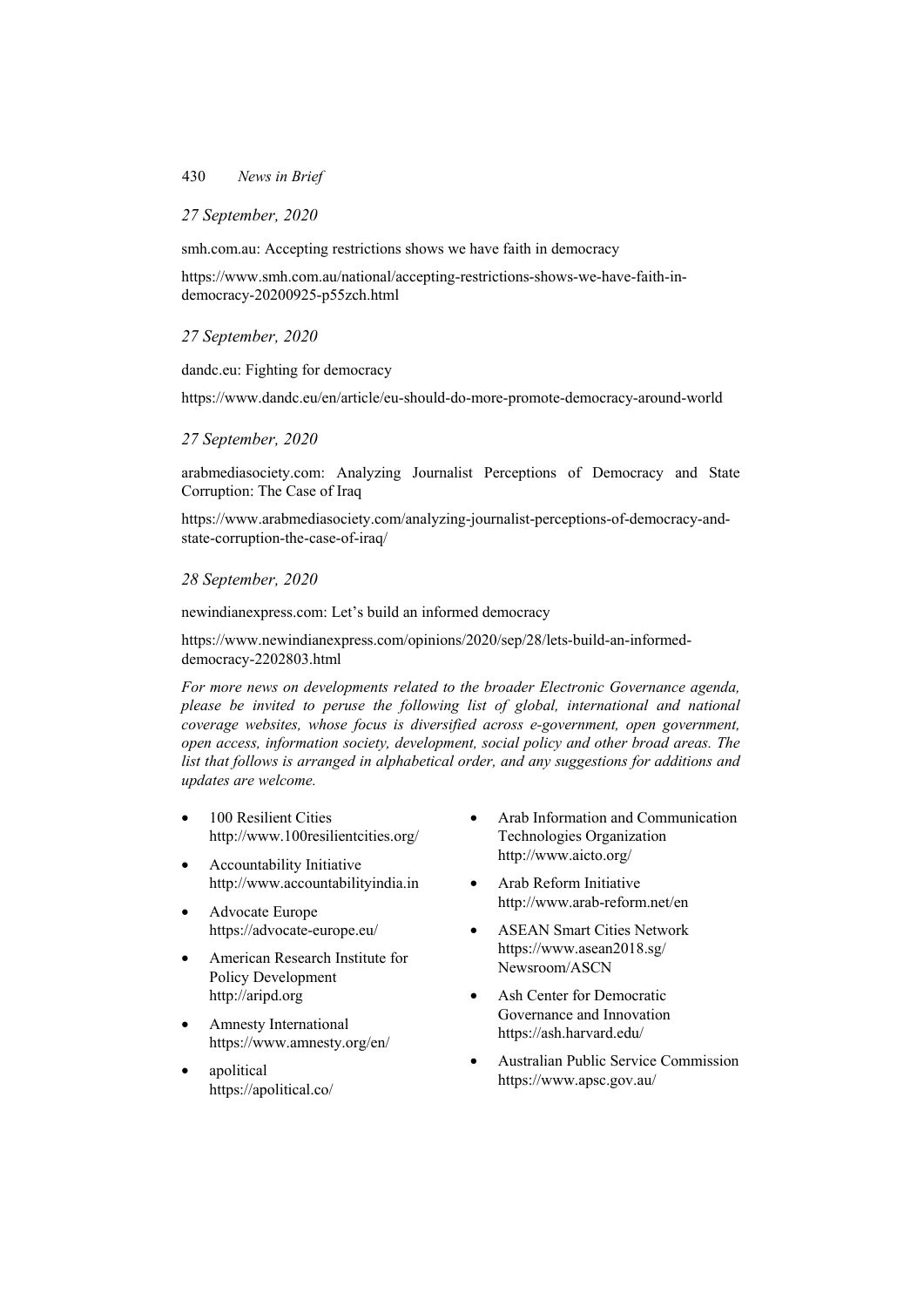- Beeck Center Social Impact + Innovation, Georgetown University http://beeckcenter.georgetown.edu/
- Black Sea NGO Forum http://www.blackseango.org/
- Blavatnik School of Government https://www.bsg.ox.ac.uk/
- Books & ideas | Politics http://www.booksandideas.net/ +-Politique-+.html
- C40 Financing Sustainable Cities Initiative https://www.c40.org/
- Cambridge Policy Lab https://cambridgepolicylab.org/
- Center for Democratic Deliberation http://cdd.la.psu.edu/
- Center for Policy Research http://www.cprindia.org
- Center for Research on Direct Democracy http://www.c2d.ch
- Child Soldiers International https://www.child-soldiers.org/
- Civicist https://civichall.org/civicist/
- Civil Service Quarterly blog https://quarterly.blog.gov.uk/
- Danube University Krems Center for E-Governance http://www.donau-uni.ac.at/en/ department/gpa/telematik/index.php
- Democracy Barometer http://www.democracybarometer.org/ index.html
- Democracy Earth https://words.democracy.earth/
- Demos Think Tank http://www.demos.co.uk
- Digital Civil Society Lab https://medium.com/the-digital-civilsociety-lab
- DW Akademie Digital Innovation Library http://akademie.dw.com/ innovationlibrary/
- Economist Intelligence Unit Insights http://www.economistinsights.com/ home
- eGovernment community on the European Commission Joinup platform https://joinup.ec.europa.eu/ community/egovernment/home
- Electronic Frontier Foundation topical page on Creativity & Innovation https://www.eff.org/issues/innovation
- Engagement Lab  $\omega$  Emerson College https://elab.emerson.edu/
- e-Participation in the EU community on the European Commission Joinup platform https://joinup.ec.europa.eu/ community/e-participation/home
- ePractice community on the European Commission Joinup platform https://joinup.ec.europa.eu/ community/epractice/home
- ESADEgov Center for Public Governance http://www.esade.edu/ research-webs/eng/esadegov
- European Association for Local Democracy (ALDA) http://www.alda-europe.eu/newSite/
- European Citizen Action Service (ECAS) http://ecas.org/
- European Green Cities Network http://greencities.eu/home-1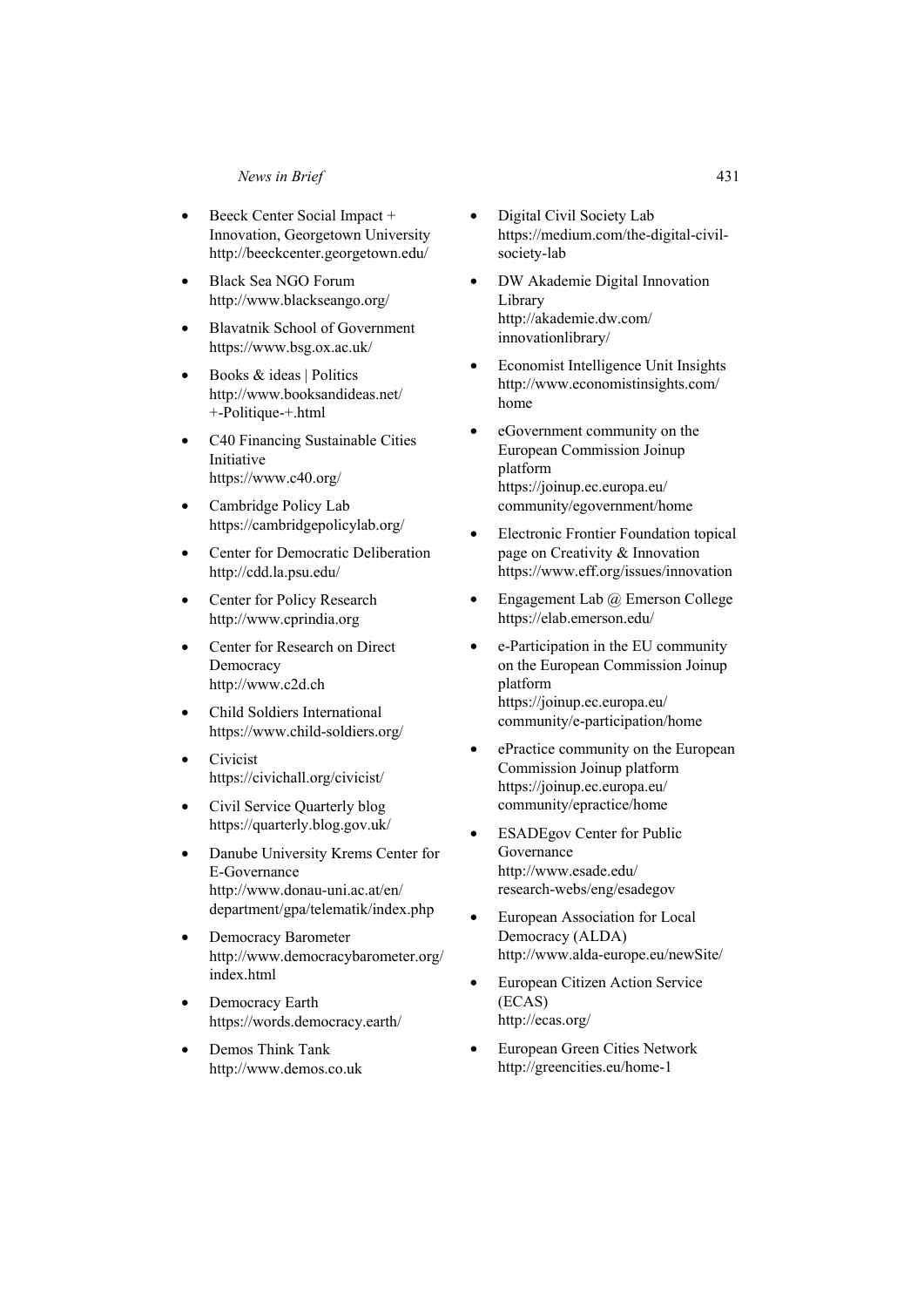- European Network of Living Labs https://enoll.org/
- European Youth Forum https://www.youthforum.org/
- Global Forest Watch http://www.globalforestwatch.org/
- Global Open Data Index https://index.okfn.org/
- GovLab Digest @ NYU http://thegovlab.org/govlab-digest
- Harvard University Berkman Center for Internet and Society http://cyber.law.harvard.edu
- Human Rights Watch https://www.hrw.org/
- IBM Center for Cognitive Government http://www-01.ibm.com/industries/government/ ieg/ccg/index.html
- **INSEIT** International Society for Ethics and Information Technology https://inseit.net/
- Institute for Democracy and Electoral Assistance (IDEA) http://www.idea.int/
- Institute for Governance and Policy Analysis http://www.governanceinstitute.edu. au/
- Institute for the Future http://www.iftf.org/
- Institute of Development Studies http://www.ids.ac.uk
- International Institute for Environment and Development https://www.iied.org/
- International Observatory on Participatory Democracy https://www.oidp.net/en/
- ITMO University e-Government Center http://egov.ifmo.ru/en/about
- Kettering Foundation https://www.kettering.org/
- Knowledge Base of UN Public Service Awards Initiatives https://publicadministration.un.org/ en/Research/Case-Studies/unpsacases
- Landesa Rural Development Institute https://www.landesa.org/
- MIT Innovation Initiative https://innovation.mit.edu/
- Mohammed Bin Rashid Centre for Government Innovation https://www.mbrcgi.gov.ae/
- MySociety http://www.mysociety.org
- National Endowment for Democracy http://www.ned.org
- New Zealand Government Web Toolkit https://webtoolkit.govt.nz/
- Notre Dame Global Adaptation Index http://index.gain.org/
- NTEN Nonprofit Technology Network https://www.nten.org/
- Observatory of Public Sector Innovation https://www.oecd.org/governance/ observatory-public-sector-innovation/
- OECD Civil Society webpage http://www.oecd.org/about/ membersandpartners/publicaffairs/ civil-society.htm
- OECD Insights http://oecdinsights.org
- OECD topical page on Innovation http://www.oecd.org/innovation/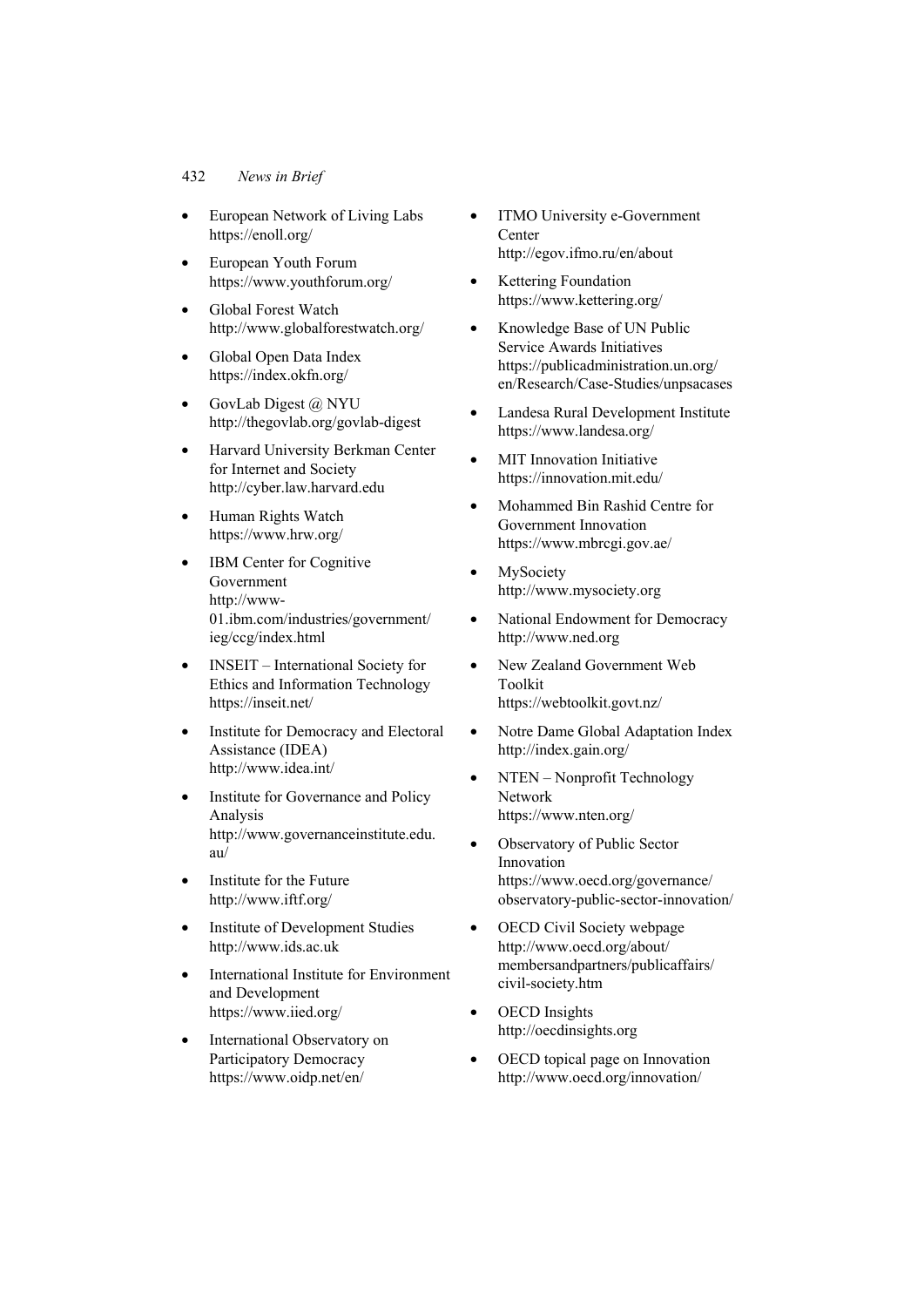- **OECD-OPSI Curated Innovation** Toolkits https://airtable.com/shr5ihDeNVvqeh Ai6/tbl1tMziqEn94IdHw
- OGP CitizENGAGE https://www.ogpstories.org/
- Open & Agile Smart Cities http://oascities.org/
- Open Contracting Partnership https://medium.com/ @opencontracting
- Open Data Institute http://theodi.org
- Open Government community on the European Commission Joinup platform https://joinup.ec.europa.eu/ community/opengov/home
- Open Government Partnership http://www.opengovpartnership.org/
- Open Knowledge Foundation https://okfn.org
- OpenGov Foundation http://opengovfoundation.org
- Overseas Development Institute https://www.odi.org/
- Oxford Internet Institute http://www.oii.ox.ac.uk
- Oxford Refugee Studies Centre https://www.rsc.ox.ac.uk/
- P<sub>2</sub>P Foundation http://p2pfoundation.net
- Participatory Budgeting Project https://www.participatorybudgeting. org/
- Participatory Methods for social change http://www.participatorymethods.org/
- Participatory Politics Foundation http://www.participatorypolitics.org/
- Pew Research Center Internet Project http://www.pewinternet.org
- Prague Civil Society Center https://praguecivilsociety.org/
- Public Agenda https://publicagenda.org/
- Red Latinoamericana por la Transparencia Legislativa http://www.transparencialegislativa. org
- Refworld The Leader in Refugee Decision Support http://www.refworld.org/
- Rights  $+$  Resources Initiative https://rightsandresources.org/
- Rutgers SPAA E-Governance Institute https://spaa.newark.rutgers.edu/ centers-egov
- SmartCities DIVE http://www.smartcitiesdive.com/
- Source Network http://thesourcenetwork.eu/
- Stanford Crowdsourced Democracy Team http://voxpopuli.stanford.edu/
- Sunlight Foundation http://sunlightfoundation.com/
- TED topical page on Innovation https://www.ted.com/topics/ innovation
- The Australian Centre for Social Innovation (TACSI) http://tacsi.org.au/
- The B Team http://www.bteam.org/
- The Commons Transition Primer https://primer.commonstransition.org/
- The Global Innovation Index https://www.globalinnovationindex. org/